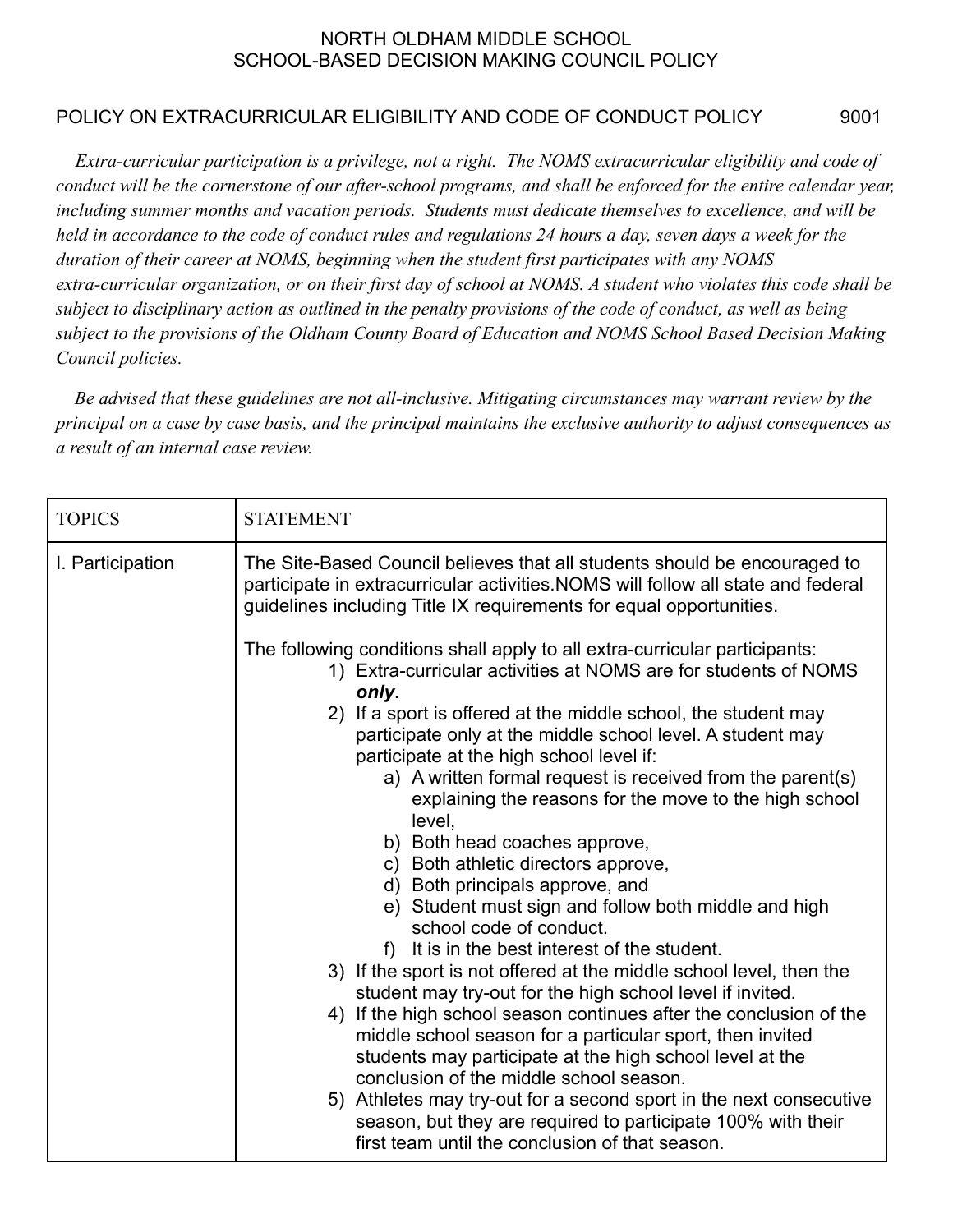|                      | 6) Students in overlapping sports may try-out for the second sport<br>while the first sport is still occurring with coaches providing<br>alternate tryout times if necessary.<br>7) If an athlete quits or is removed from an athletic team for any<br>reason, they may not participate in another school sport until<br>their original sport season has concluded.<br>8) NOMS extra-curricular activities will take precedence over<br>outside group activities (club sports, AAU, private lessons,<br>etc.). Coaches are permitted to require participants to attend<br>practices/games and can impose playing time limitations,<br>game suspensions, or removal from the team if guidelines are<br>not followed. Coaches will need to develop and communicate<br>expectations for all participants prior to any punishment being<br>levied.<br>9) Students who are remaining at school before<br>practice/game/meeting must remain in their designated space<br>with adult supervision. Students are not allowed to roam the<br>building after school hours.<br>10) Any decision/scenario regarding students playing up at middle<br>school level will be approved through the principal.                                                                                                                                                                                                                                                                              |
|----------------------|---------------------------------------------------------------------------------------------------------------------------------------------------------------------------------------------------------------------------------------------------------------------------------------------------------------------------------------------------------------------------------------------------------------------------------------------------------------------------------------------------------------------------------------------------------------------------------------------------------------------------------------------------------------------------------------------------------------------------------------------------------------------------------------------------------------------------------------------------------------------------------------------------------------------------------------------------------------------------------------------------------------------------------------------------------------------------------------------------------------------------------------------------------------------------------------------------------------------------------------------------------------------------------------------------------------------------------------------------------------------------------------------------------------------------------------------------------------------------|
| II. Eligibility      | At the beginning of the school year, all students officially enrolled at North<br>Oldham Middle School who are not repeating a grade are eligible to<br>participate in extracurricular activities.<br>In order to maintain their eligibility students must meet the following<br>academic requirements:<br>1. NOMS students are expected to maintain passing learning behavior<br>grades (no unsatisfactory) and making progress on core mastery<br>standards in ALL classes.<br>2. If a teacher reports unsatisfactory due to missing work or no progress<br>in mastery standards then the student will be placed on probation for<br>1 week. During that week the student may participate in practice and<br>competition.<br>3. If after 1 week on probation the student has not made significant<br>progress towards passing grades, then the participant will be<br>suspended for 1 calendar week (7 days) from the grade check. There<br>will be NO mid-week grade checks to reinstate eligibility. During this<br>suspension, the player is still eligible to practice with the team,<br>however, they may NOT dress for competition, although they can<br>attend.<br>4. Attendance at practices and competitions during school vacations<br>may be a requirement for team membership.<br>5. Absent students, out of school more than 50% of the day, may not<br>participate in any regularly scheduled school activities including<br>extra-curricular activities. |
| III. Code of Conduct | Representing the NOMS community in any extra-curricular activities is a<br>privilege! All extra-curricular participants, spectators, parents, etc are<br>expected to conduct themselves in a respectful and positive manner at all                                                                                                                                                                                                                                                                                                                                                                                                                                                                                                                                                                                                                                                                                                                                                                                                                                                                                                                                                                                                                                                                                                                                                                                                                                        |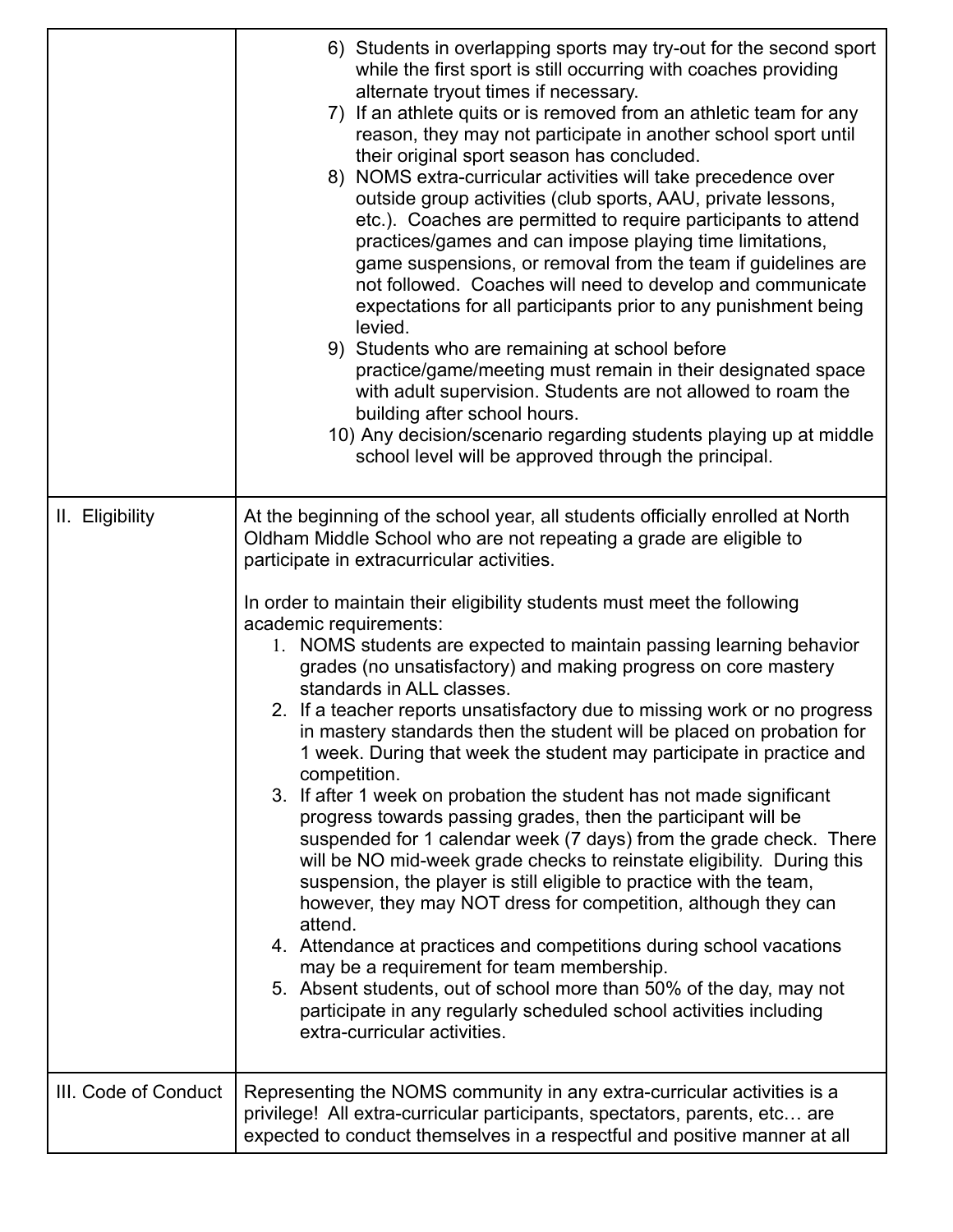| times. Failure to do so could result in a suspension from participating and/or<br>observing extra-curricular activities at NOMS. |                                                                                                                                                                                                                                                                                                                                                                                                                                                                                                                                                                                                                                                              |  |
|----------------------------------------------------------------------------------------------------------------------------------|--------------------------------------------------------------------------------------------------------------------------------------------------------------------------------------------------------------------------------------------------------------------------------------------------------------------------------------------------------------------------------------------------------------------------------------------------------------------------------------------------------------------------------------------------------------------------------------------------------------------------------------------------------------|--|
|                                                                                                                                  | <b>Student Participants:</b> Students will only be allowed to represent<br>NOMS in extra-curricular activities if they are<br>free from disciplinary action from the school<br>and/or legal action from law enforcement.                                                                                                                                                                                                                                                                                                                                                                                                                                     |  |
|                                                                                                                                  | The following will not be tolerated and repeated<br>offenses could result in suspension from team<br>activities (including practices and games):<br>classroom disruption, disrespect of teachers,<br>students, staff, etc, failure to follow school<br>and/or team policy, violations of school policy,<br>tobacco use and/or vaping, unsportsmanlike<br>conduct before, during or after participation in<br>an extra-curricular, minor school disciplinary<br>action (detention, team referrals and/or team<br>disciplinary recommendation, etc.)                                                                                                           |  |
|                                                                                                                                  | The following offenses will result in immediate<br>suspension from team activities (including<br>practices and games) for a time to be<br>determined by school administration (1 week<br>minimum): Bullying, harassment, fighting, use<br>of illegal drugs and/or alcohol, sexual<br>harassment or intimidation, in-school<br>suspension, suspension from school, criminal<br>citation or law enforcement intervention.                                                                                                                                                                                                                                      |  |
| <b>Student Spectators:</b>                                                                                                       | Student spectators will be held to 'school day'<br>standards when supporting extra-curricular<br>teams/groups at NOMS or at 'away' contests.<br>Students who are not upholding the PRIDE<br>expectations will be redirected and reminded of<br>expectations only once. Then they will be<br>removed. Repeated violations could incur a<br>suspension from attending NOMS<br>extra-curricular events. All students are<br>required to be under adult supervision while at<br>school sponsored activities in the evening and<br>picked up from events on time. Repeated<br>violations could incur a suspension from<br>attending NOMS extra-curricular events. |  |
| Parents:                                                                                                                         | The purpose of the Parent Code of Conduct is<br>to develop parental support and positive role<br>models for our extra-curricular programs. In the<br>tradition of excellence, one purpose of our<br>programming at NOMS is to promote the                                                                                                                                                                                                                                                                                                                                                                                                                    |  |